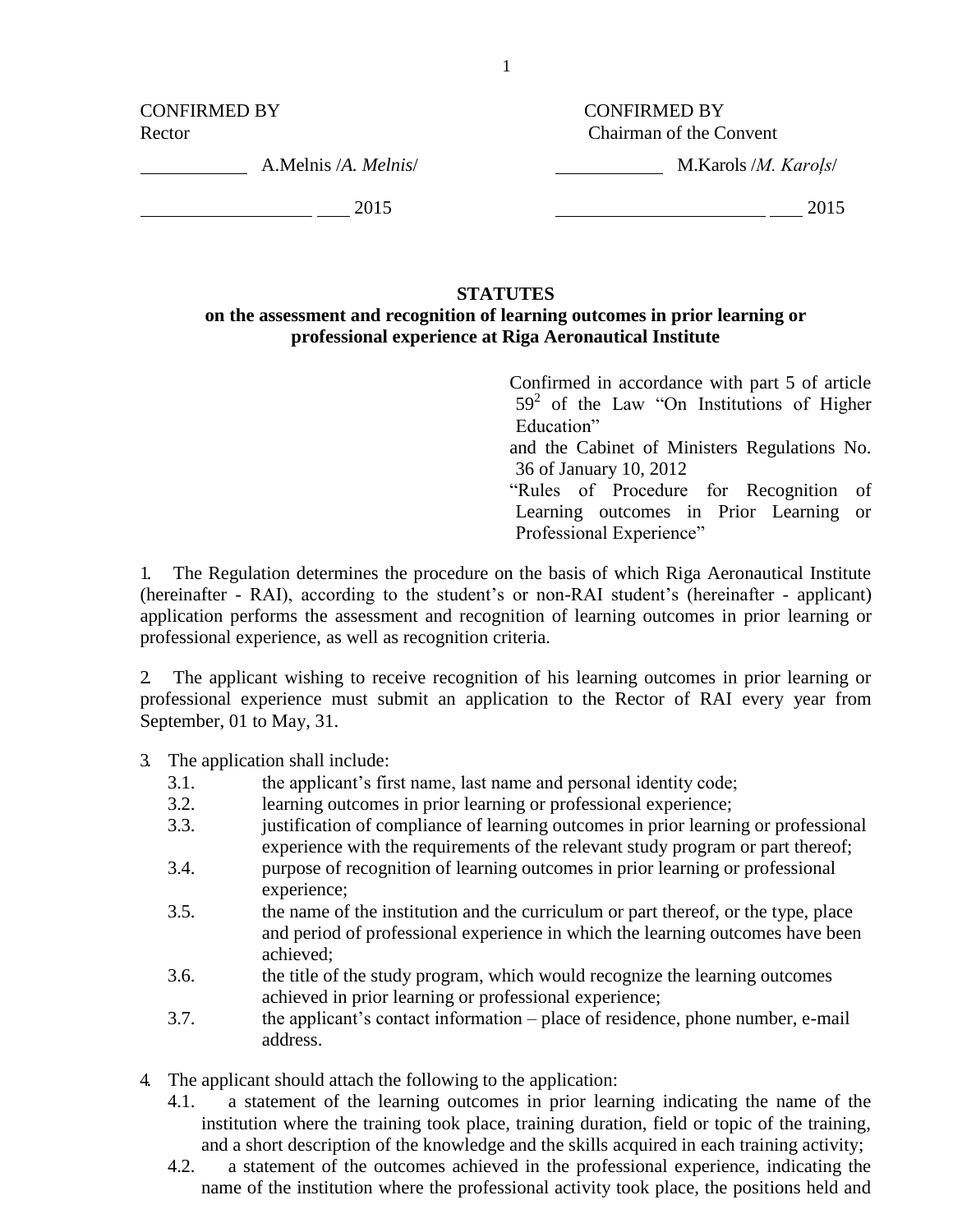the time spent on the job, as well as the main job responsibilities;

4.3. documents confirming the outcomes of the prior learning or professional experience indicated in the statements - licenses, certificates, etc.

5. Assessment and recognition of learning outcomes in prior learning or professional experience are conducted by the Learning outcomes assessment and recognition Commission (hereinafter - Commission). The Commission acts in accordance with this Statutes approved by the Senate meeting.

- 6. The Commission, composed of three people, one of whom is the President of the Commission and one Secretary of the Commission, is approved by the order of RAI following the procedure specified. The candidates of the Commission staff, at least two of whom are recognized professionals in the relevant industry and at least one from another relevant industry organization, are nominated by the Senate.
- 7. The Commission is obliged to examine the applicants' applications and to decide within a month on the recognition of the learning outcomes or on the refusal to recognize the learning outcomes and to inform the applicant in writing about the decision made.
- 8. The Commission has the following rights:
	- 8.1. to check the compliance of the provided information and facts with the actual circumstances;
	- 8.2. to request further information if the Commission consider that they do not have sufficient information to decide objectively and comprehensively on the recognition of learning outcomes;
	- 8.3. if necessary, to provide examinations for learning outcomes evaluation.
- 9. The Commission is valid if at least two members of the Commission participate in the meeting. If fewer than two members of the Commission participate in the meeting, the Chairman of the Commission arranges a repeated meeting within three days to consider the matter. The Commission meetings are open.
- 10. Decisions of the Commission are made by a majority of the members attendees. In the case of an equal number of votes, the vote of the Chairman of the Commission is prevailing.
- 11. If the Commission have decided to recognize the learning outcomes, the decision indicates the number of the recognized credit points, as well as the title of the study program, study course or study module, in which credit points of the recognized learning outcomes may be credited.

12. If the Commission have decided on the need for an examination to verify the prior learning outcomes, the Commission decision specifies the title of RAI study module or study course in which the examination is to be conducted, as well as the examination requirements. The applicant's knowledge, skills and competence in the examination are assessed as a number of credit points determined by the requirements of the corresponding course description or a part thereof. Descriptions of the corresponding study courses are attached to the decision.

13. If the Commission have requested additional information from the applicant, the deadline for making a decision may be extended. The Commission make a decision within one month of the receipt of additional information.

14. Minutes of the meetings of the Commission are taken. The minutes are kept by the Secretary of the Commission for one year. At the beginning of next year, after the end of the record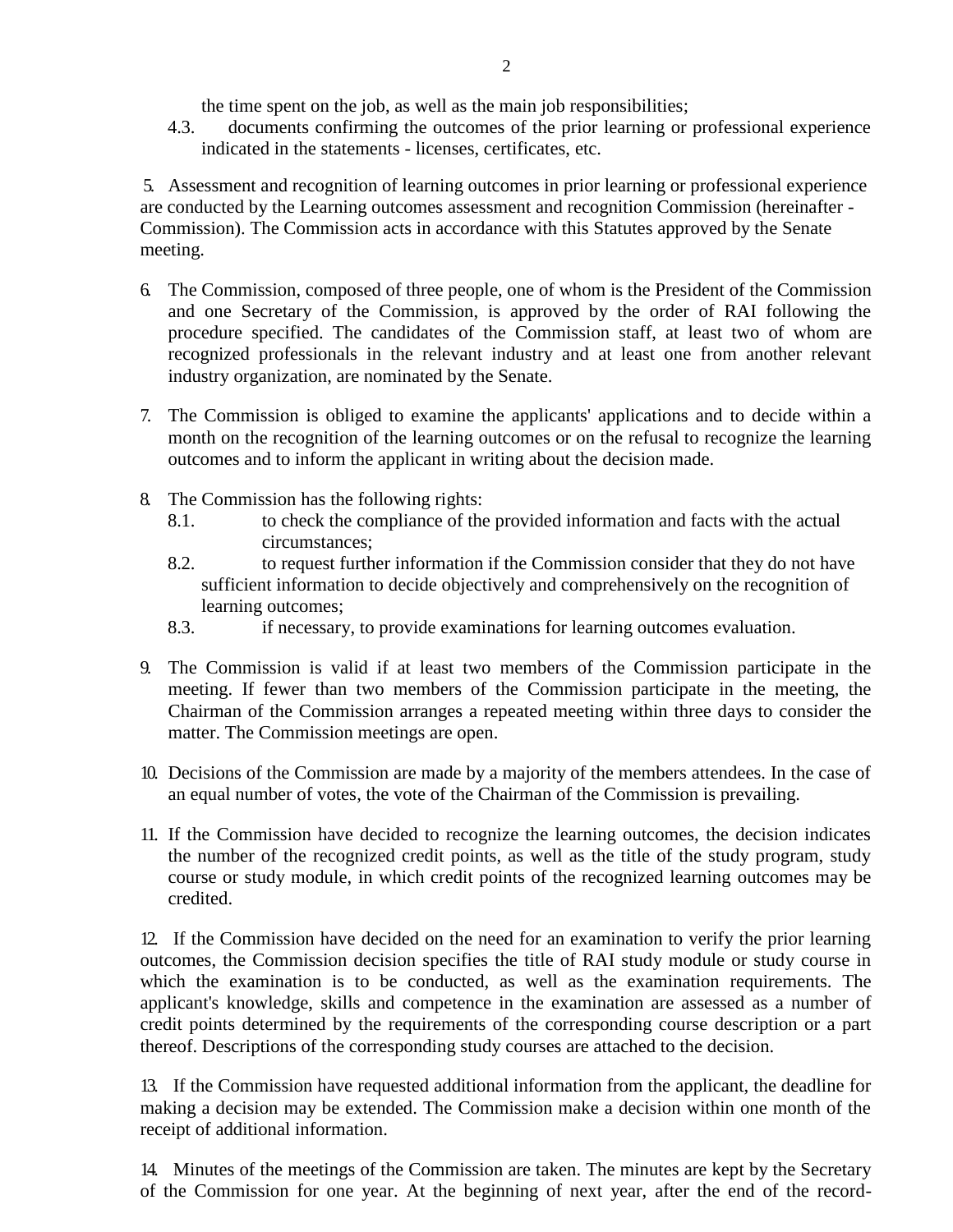keeping year, the Secretary of the Commission sends the minutes to the archive of RAI.

- 15. The decision of the Commission may be appealed by the applicant by submitting an application to the Rector, and the Rector's decision may be appealed in accordance with the procedures specified in the Administrative Procedure Law.
- 16. Learning outcomes in prior learning or professional experience are recognized if the following criteria are met:

16.1. the documents presented contain clear, unambiguous and complete information on the learning outcomes achieved;

- 16.2. at least one credit point can be awarded for the achieved learning outcomes;
- 16.3. the applicant's prior education corresponds to the admission requirements of the relevant study program;
- 16.4. in the examinations determined by the Commission, the applicant has demonstrated the knowledge, skills and competence appropriate to the requirements of the relevant study program or part thereof.
- 17. The achieved and recognized learning outcomes in prior learning or professional experience cannot be counted as the final examination of the relevant study program or a doctoral thesis.
- 18. The learning outcomes in prior education are recognized if they correspond to a higher education degree and if they are achieved:
	- 18.1. within a professional further education program, the acquisition of which gives the opportunity to acquire level 4 or 5 of professional qualification;
	- 18.2. in a separate study course of a study program or a study module which a person has acquired as a participant;
	- 18.3. in a part of a study program;
	- 18.4. in other forms than those acquired through formal education, with the exception of study programs which comply with the regulated professions.
- 19. The learning outcomes achieved in the professional experience are recognized at a maximum of 30 percent of the volume of the professional or academic study program.
- 20. The learning outcomes achieved in the professional experience are recognized:
	- 20.1. in the part of the relevant study program which is formed by practice, and these learning outcomes have been achieved in the field of the professional activity corresponding to the thematic area of the education of the study program;
	- 20.2. in the study course or study module of the study program acquiring which practical knowledge, skills and competence are acquired.
- 21. If the Commission decide that the documents submitted by the applicant confirming the achieved learning outcomes do not provide complete information on the knowledge, skills and competence acquired by the applicant, the applicant must take an examination.
- 22. The applicant's knowledge and skills in the examination are assessed by the teaching staff approved by the Rector on the basis of the initiative of the Senate.
- 23. The examination assesses whether the knowledge, skills and competence presented by the applicant correspond or do not correspond to the planned learning outcomes of the respective study program or part thereof.
- 24. The Commission make a decision on the recognition of the learning outcomes achieved in